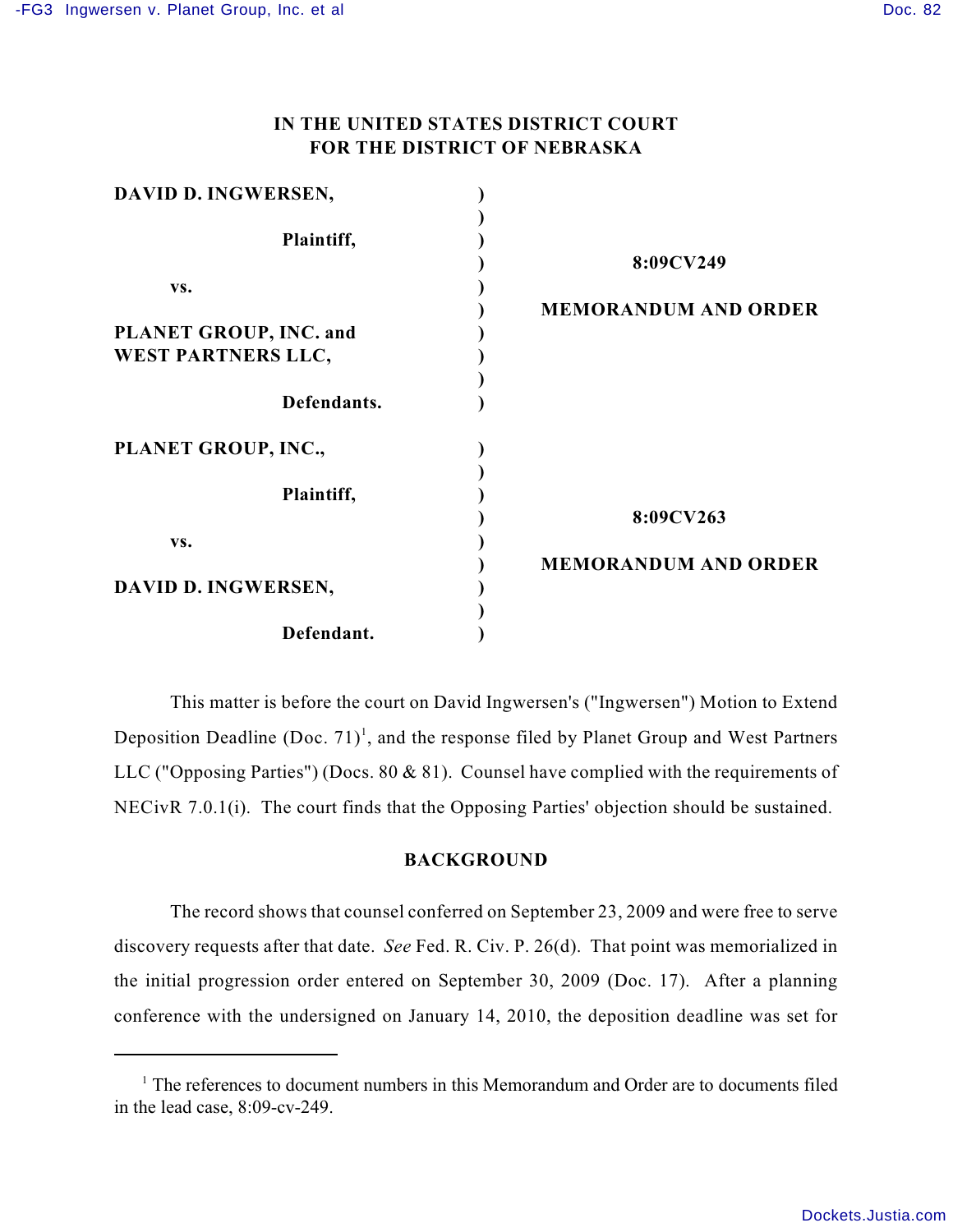August 31, 2010 (Doc. 29). By order entered July 27 at the parties' joint request, the deposition deadline was extended to September 24, 2010 (Doc. 58).

Apparently, Ingwersen has not yet taken any depositions in this litigation. He filed the instant motion on the deposition deadline, e.g., September 24, 2010, advising that discovery was not complete, he wanted to take at least two Rule 30(b)(6) depositions, and the parties had scheduled depositions beyond the September 24 deadline; therefore, the deposition deadline should be generally extended another 60 days, to November 24, 2010.

The Objecting Parties filed a detailed response and evidence index (Docs. 80 & 81) showing that on September 8, 2010, Ingwersen's attorneys had requested the depositions of four individuals and advised that Ingwersen may want to depose one Dennis O'Brien and take the Rule 30(b)(6) depositions of Planet Group and West Partners after the September 24 deadline. (Doc. 81-1, Aff. of Brenda George). The Opposing Parties promptly responded in writing, advising that they would not agree to any extensions that would result in delaying the final pretrial conference or the trial. Nor would the Opposing Parties agree to waiting until the court ruled on a pending motion for summary judgment. They wanted Ingwersen to identify all persons to be deposed prior to the September 24 deadline. The Opposing Parties also requested information about the specific topics to be addressed in the Rule 30(b)(6) depositions so that they could designate the proper deponent. (Doc. 81-1, 9/10/2010 letter from Brenda George to Kevin McCoy).

Five days later, Ingwersen advised that they "normally specify that in the [Rule 30(b)(6)] deposition notice." (Doc. 81-1, Ex. B, 9/15/2010 letter from Kevin McCoy to Brenda George). Counsel for Ingwersen did offer that they would probably want someone qualified to testify concerning the Opposing Parties' claims and affirmative defenses. No formal notices would be sent until they had established dates. While some topics were vaguely described, the September 15 letter fell far short of providing the notice to the Opposing Parties contemplated by Rule 30(b)(6).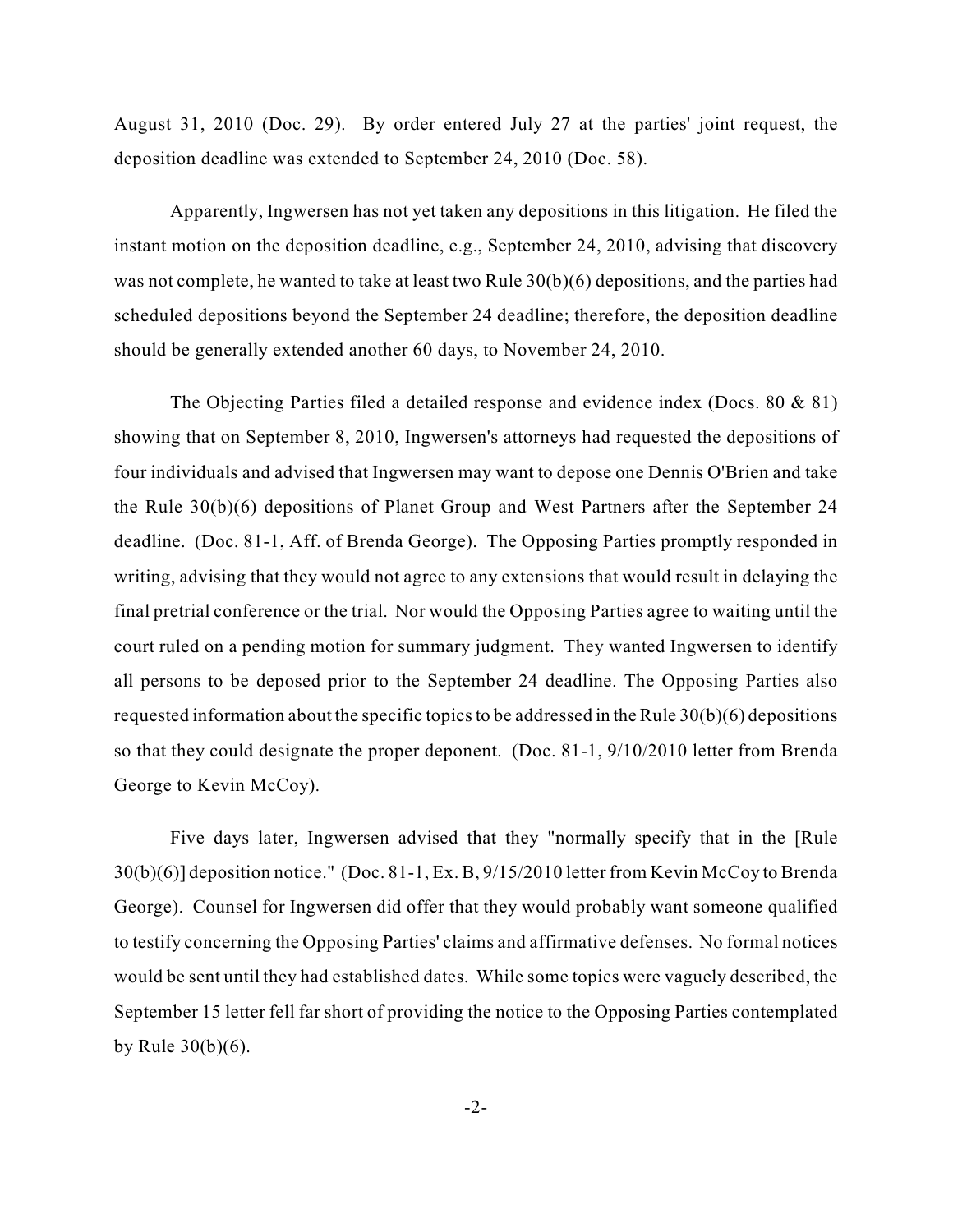By letter dated September 17, 2010, the Opposing Parties again requested specific topics for the Rule 30(b)(6) depositions so that they could identify the people who would testify on the specific topics. Opposing counsel also offered to contact the appropriate individuals regarding their availability over the next month, once the topics were identified. (Doc. 81-1, Ex. C, 9/17/2010 letter from Brenda George to Kevin McCoy).

On the morning of September 23, 2010, however, Ingwersen's attorney forwarded to opposing counsel a draft stipulated motion to extend the deposition deadline. That afternoon, opposing counsel responded by e-mail confirming that the Opposing Parties had agreed that the depositions of Joe Hartnett, John Morey, Merri Wees and Mike Wofford could be taken past the deadline, since these individuals were identified and their depositions set prior to the September 24 deadline. Since Ingwersen had not provided any specific topics for the Rule 30(b)(6) depositions prior to the September 24, 2010 deadline, the Opposing Parties were unable to designate the proper deponents and did not schedule the depositions. The Opposing Parties would not agree to extend the deposition deadline to November 24, 2010.

## **DISCUSSION**

Rule  $16(b)(3)$  of the Federal Rules of Civil Procedure requires the United States District Courts to issue scheduling orders limiting the time "to join other parties, amend the pleadings, complete discovery, and file motions." The rule specifically provides that "[a] schedule may be modified only for good cause and with the judge's consent." Fed. R. Civ. P. 16(b)(4). "'The primary measure of good cause is the movant's diligence in attempting to meet the order's requirements.'" *Sherman v. Winco Fireworks, Inc.*, 532 F.3d 709, 717 (8th Cir. 2008) (quoting *Rahn v. Hawkins*, 464 F.3d 813, 822 (8th Cir. 2006)).

In this instance, the record does not demonstrate that Ingwersen acted diligently in attempting to complete depositions on or before the extended September 24, 2010 deadline. Nor has Ingwersen shown good cause for a general 60-day extension. Extending the deadline